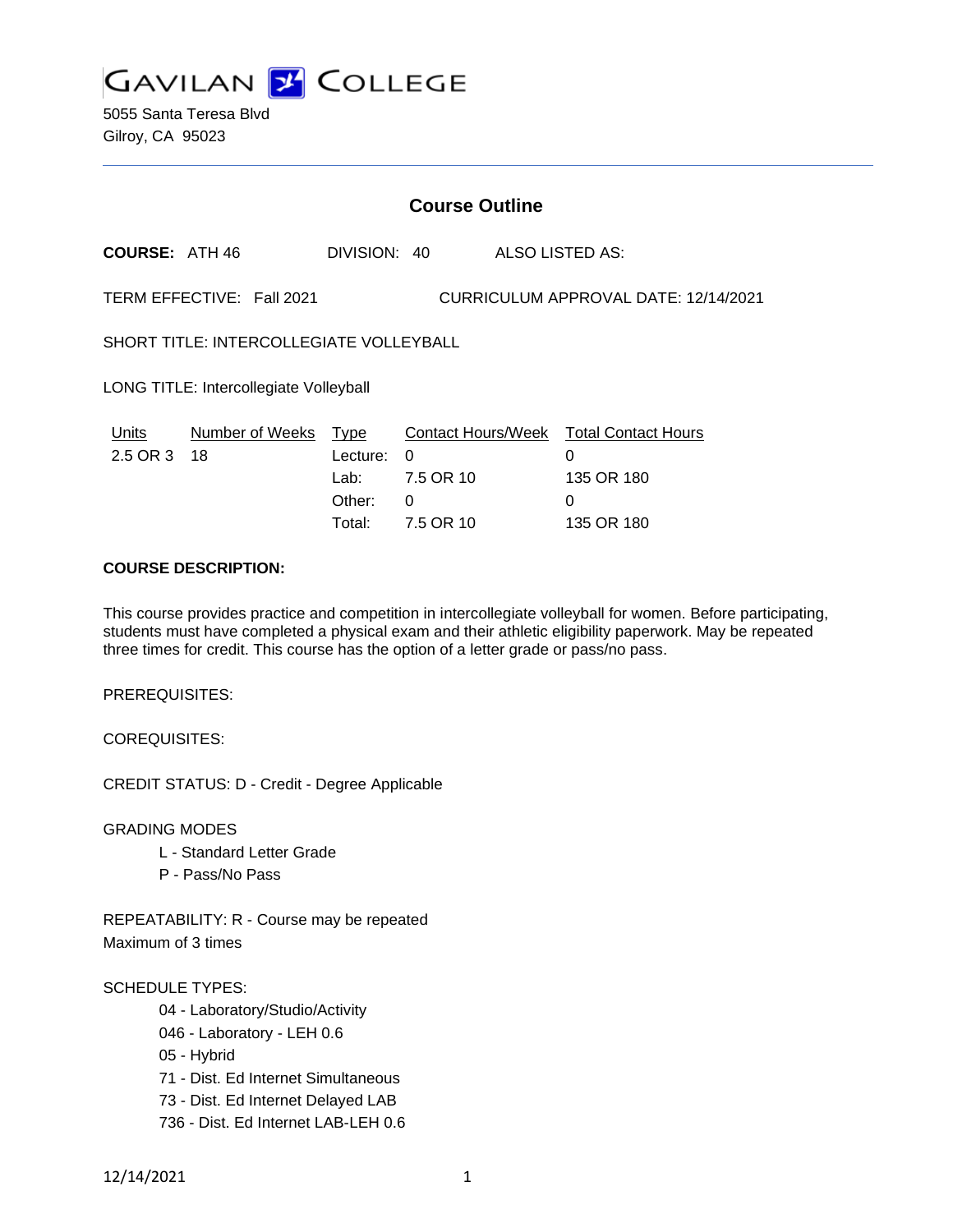# **STUDENT LEARNING OUTCOMES:**

By the end of this course, a student should:

1. Demonstrate the skills and responsibilities required of their position.

2. Recognize and identify various offensive and defensive gameplay schemes and react accordingly during a match or practice.

3. Implement game strategies specific to an opponent or style of play, which will then help support the game and season goals.

### **COURSE OBJECTIVES:**

1. Demonstrate and display an intermediate to advanced knowledge of indoor volleyball and basic gameplay strategies.

2. Demonstrate and understand the role, responsibilities, and awareness required of their position in many different situations that one might see in a match.

3. Demonstrate proper stretching and warm-up techniques. Execute a variety of conditioning and skill drills.

4. Demonstrate skill techniques specific to the individual's position. Demonstrate individual and some combination of offensive attacks and execute fundamentally

sound defensive skills. Execute these strategies in scrimmage and game situations.

5. Execute each game plan for each specific opponent.

6. Evaluate your performance for the season and analyze areas for improvement.

## **CONTENT, STUDENT PERFORMANCE OBJECTIVES, OUT-OF-CLASS ASSIGNMENTS**

Curriculum Approval Date: 12/14/2021

## 20 - 30 Hours

Content: Discussion of course requirements/expectations of the class. Stretching and conditioning activities specific to volleyball will be presented. Conditioning drills designed for improving volleyball skills will be introduced. This may include such activities as: shuttling drills, agility footwork, team or individual passing drills, and run-throughs. Students who repeat the class will be provided a leadership opportunity by the instructor to be a leader within the team and new students. They will have their skills or proficiencies enhanced by supervised repetition and practice.

#### 32- 42 Hours

Content: Development of individual and team skills required for volleyball. This may include working on 3 person passing and hitting schemes. Continue to work on conditioning drills and skills required to compete in a full match. Introduce/review the offensive and defensive schemes that will be used throughout the season. Implement offense (combination hits) and defense (read and rotation). Discussion and practice of team defense responsibilities. Discussion about the difference between a 5-1 and 6-2 offensive system and read vs rotational defense. Students who repeat this course will become more proficient in these skills through repetition of the drills. They will be able to explain the strategies involved in the sport as well as demonstrate improvement in their consistency.

#### 73 - 96 Hours

Content: Formulate and execute a game plan specific to that week's opponent(s). Students who repeat the course will improve on consistency and increase their success rate. Students will see and observe similar situations and build off this experience.

#### 8 - 10 Hours

Content: Individual meetings/evaluations of each player with the coach/instructor. These meetings will define current role and areas of focus for each individual player.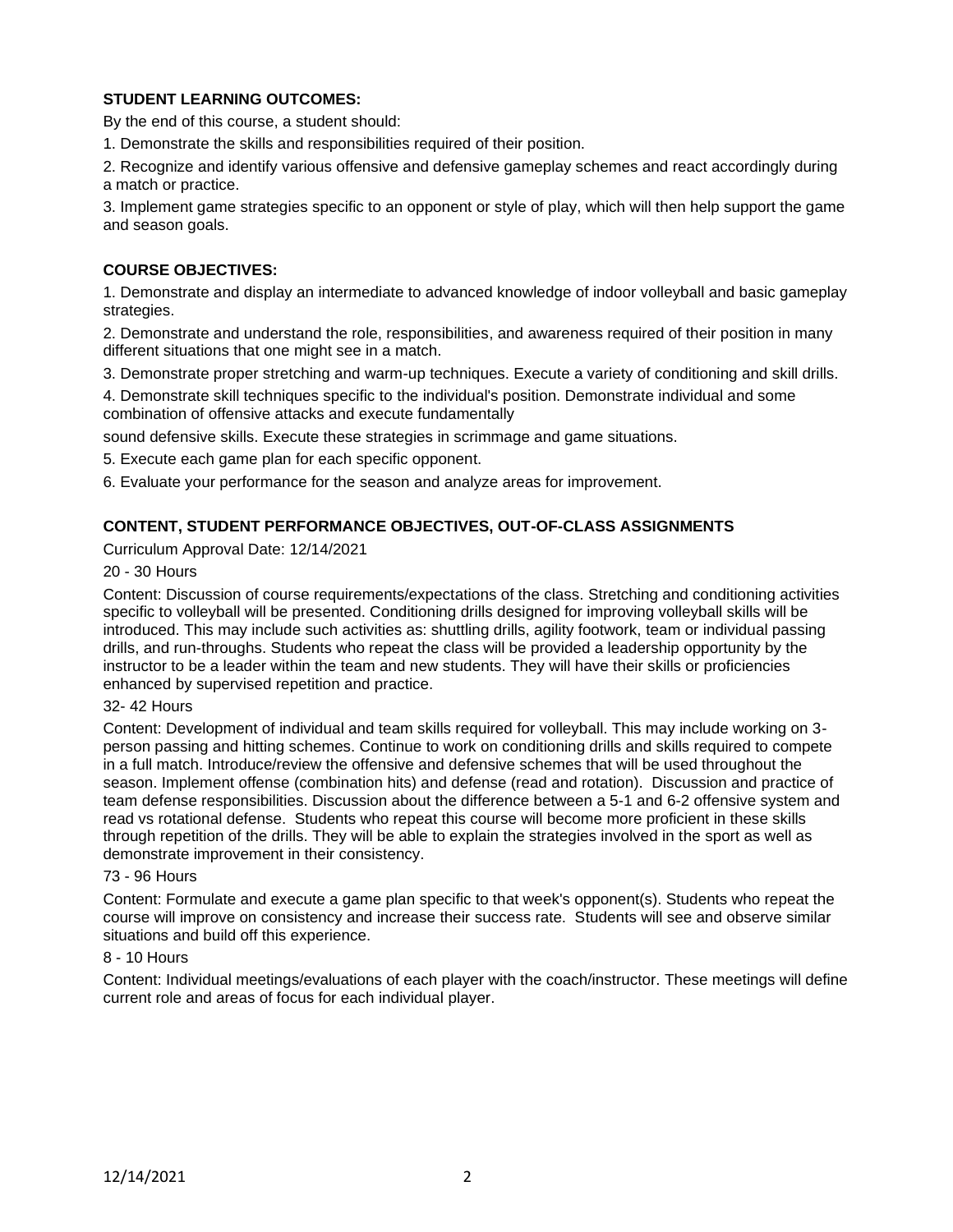2 Hours

Final

NOTE: The daily class schedule will generally utilize the following format:

---warm up (stretching and conditioning)

---skill work (such as passing, setting, and run-throughs with and without partners)

---individual work on skills/techniques broken down into small groups by position (examples being 3-person passing, hitting drills, and block and transition footwork)

---team drills (implementing/reviewing offensive and defensive situations, may include scrimmage)

NOTE: A week is typically broken into:

---Monday - conditioning, fundamental work on passing and hitting and serving and receiving

---Tuesday - skill work on passing, hitting, and competitive situation drills

- ---Wednesday intercollegiate competition
- ---Thursday individual and team work on passing, blocking and transition, serving, and defense.
- ---Friday intercollegiate competition

NOTE: Intercollegiate athletics at Gavilan College is conducted according to the regulations of the California Community College Athletic Association and under the supervision of the Coast Conference.

## **METHODS OF INSTRUCTION:**

Demonstration, Video Review, Discussion, Small Group Activities

## **METHODS OF EVALUATION:**

Skill demonstrations Evaluation Percent 50 Evaluation Description Skill demonstrations: 40% - 60% Class performance Other methods of evaluation Evaluation Percent 50 Evaluation Description Other methods of evaluation: 40% - 60% Weekly participation is required. (discussions, video review, self-evaluation)

## **REPRESENTATIVE TEXTBOOKS:**

No textbook required.